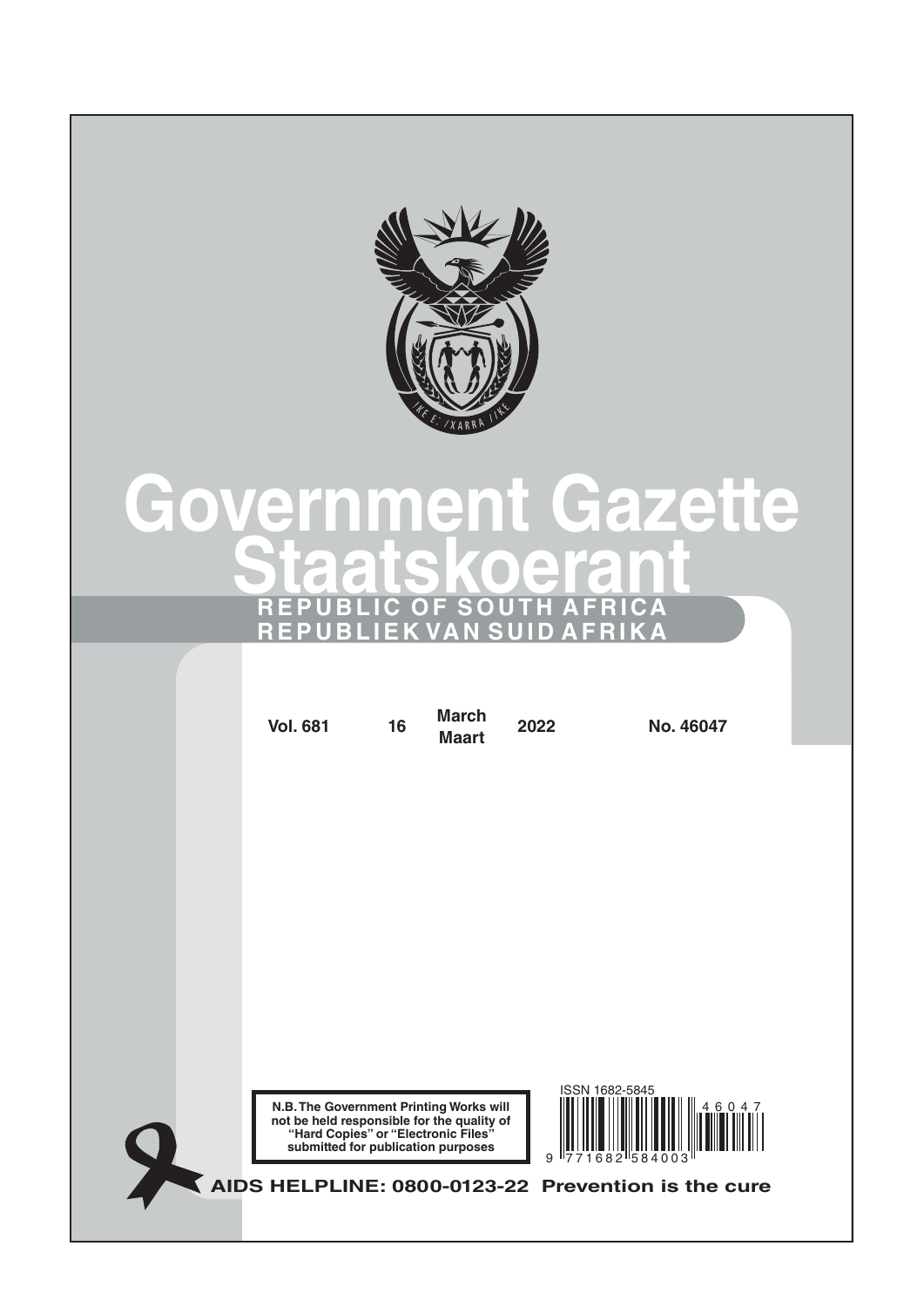## **IMPORTANT NOTICE:**

**The GovernmenT PrinTinG Works Will noT be held resPonsible for any errors ThaT miGhT occur due To The submission of incomPleTe / incorrecT / illeGible coPy.**

**no fuTure queries Will be handled in connecTion WiTh The above.**

#### **Contents**

*Page Gazette No. No. No.*

General Notices • Algemene Kennisgewings

**Agriculture, Land Reform and Rural Development, Department of / Landbou, Grondhervorming en Landelike Ontwikkeling, Departement van**

| ,,,,,,,,, |                                                                                                             |       |  |
|-----------|-------------------------------------------------------------------------------------------------------------|-------|--|
| 884       | Spatial Planning and Land Use Management Act (SPLUMA) (16/2013): Notice of the draft Karoo Regional Spatial |       |  |
|           |                                                                                                             | 46047 |  |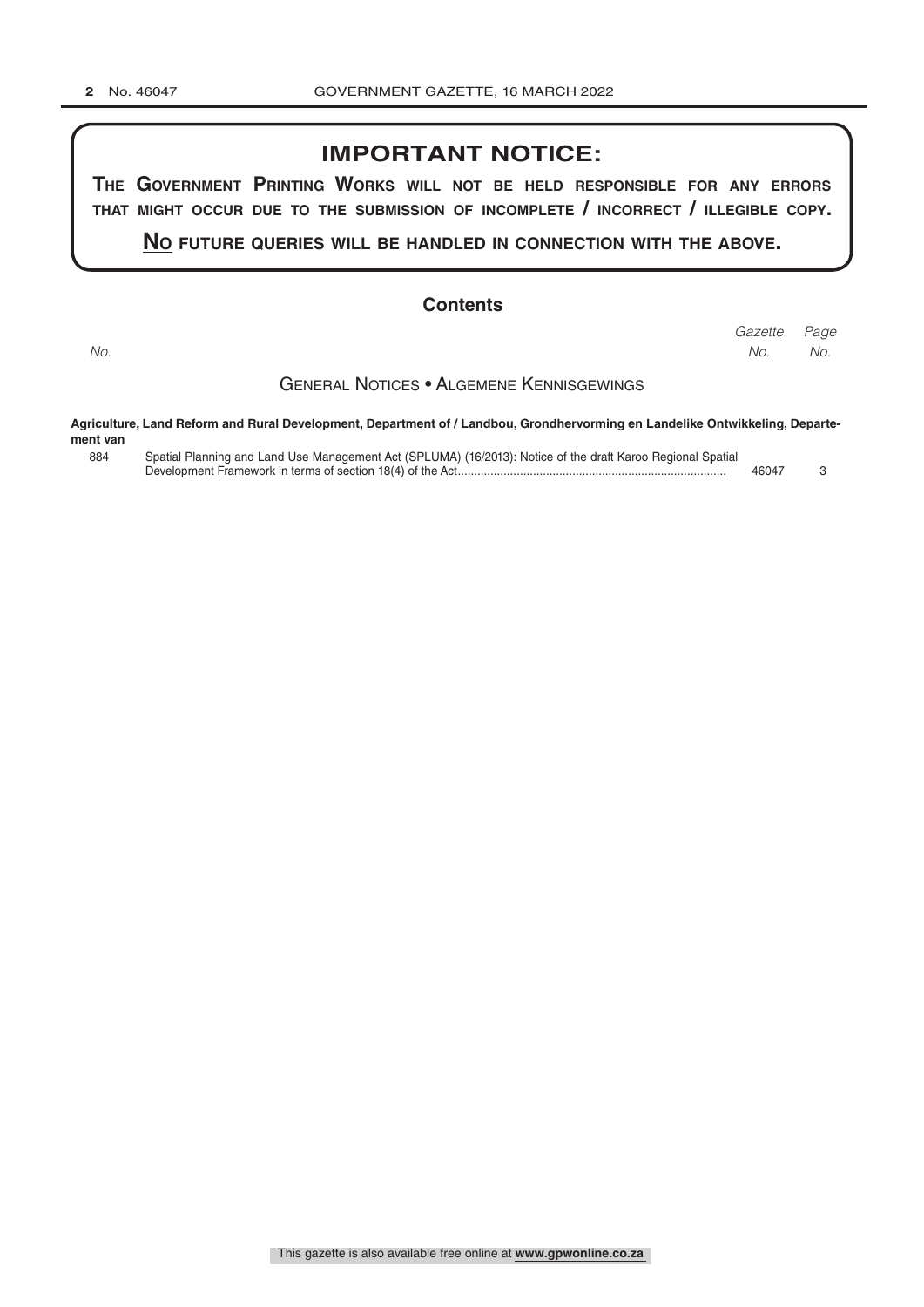# General Notices • Algemene Kennisgewings

## **DEPARTMENT OF AGRICULTURE, LAND REFORM AND RURAL DEVELOPMENT**

## **GENERAL NOTICE 884 OF 2022**



MINISTER AGRICULTURE, LAND REFORM AND RURAL DEVELOPMENT REPUBLIC OF SOUTH AFRICA

Private Bag X250, PRETORIA, 0001 • Tel.: +27 12 319 7319 • Fax 012 319 6681 Private Bag X9087, CAPE TOWN, 8000 • Tel.: +27 21 467 4502 • Fax 021 465 6550 • Web: www.daff.gov.za

## **NOTICE OF THE DRAFT KAROO REGIONAL SPATIAL DEVELOPMENT FRAMEWORK IN TERMS OF SECTION 18(4) OF THE SPATIAL PLANNING AND LAND USE MANAGEMENT ACT (16 of 2013)**

In my capacity as Minister of Agriculture, Land Reform and Rural Development, I hereby give notice in terms of Section 18(4) of the Spatial Planning and Land Use Management Act (SPLUMA), Act 16 of 2013; that the draft Karoo Regional Spatial Development Framework (KRSDF), as contemplated in Section 18 of the Act, is available for public comments and invites all interested persons, organisations and institutions, in terms of Section 18(4)(b) of the Act, to submit written representations in respect of the draft KRSDF, on or before the closing date of this notice.

Any comments and representations must be lodged for the attention of the Director General at 184 Jeff Masemola Street; Pretoria, 0001 or posted to Private Bag X833, Pretoria, 0001 or e- mailed to karoorsdf@dalrrd.gov.za within 60 days of the date of this publication.

The draft KRSDF is available at http://www.karoorsdf.co.za and http://www.dalrrd.gov.za or an electronic copy can be requested via an email to karoorsdf@dalrrd.gov.za .

Á (MP) **GRICULTURE, LAND REFORM AND RURAL DEVELOPMENT** TO 22 DATE:  $20$